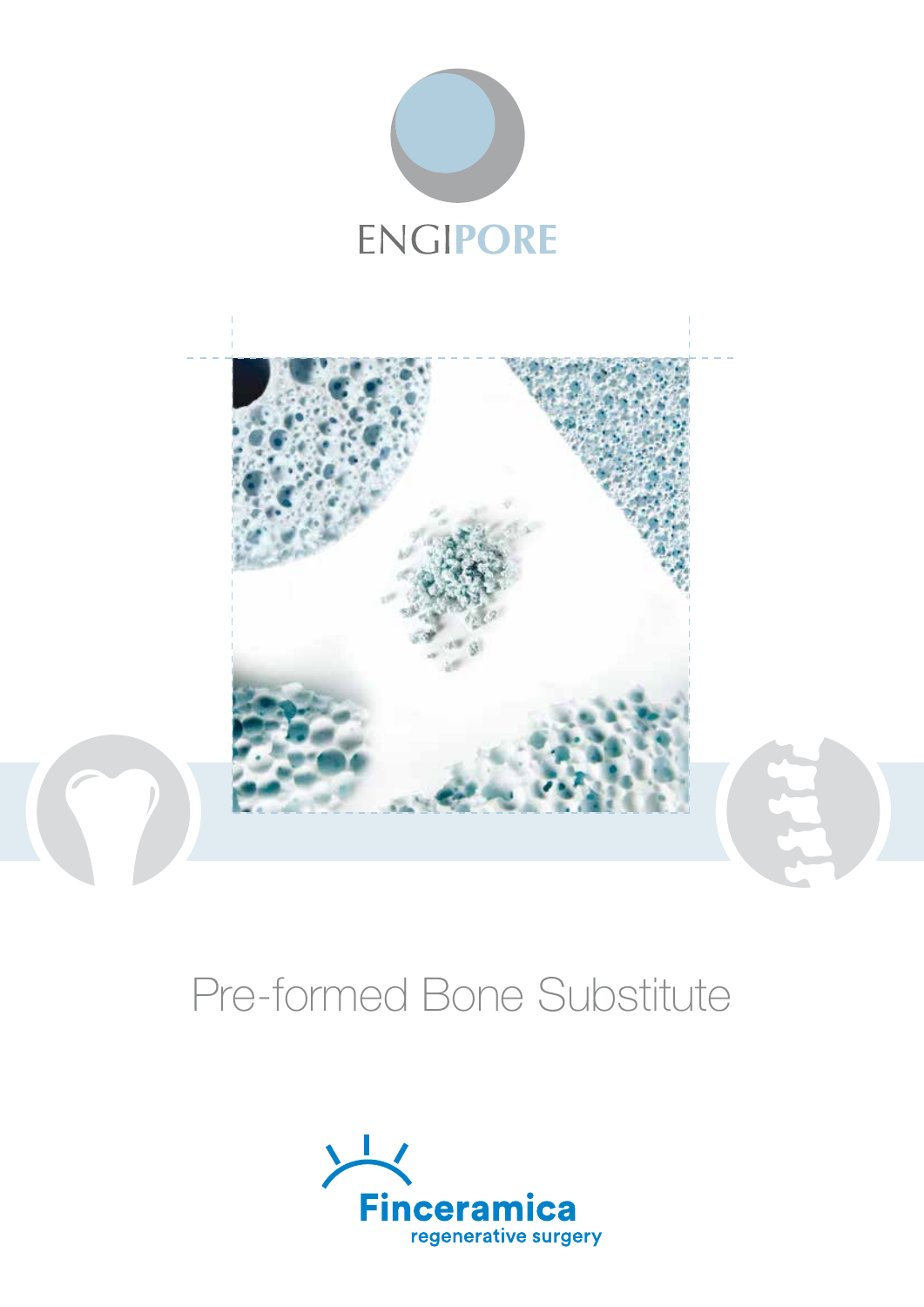## **In Ideal biomimetic architecture**

ENGIpore is an innovative porous hydroxyapatite-based biomaterial that features a trabecular structure similar to that of natural bone.

It is a biomimetic, ready-for-use, and disease-transmission-free bone substitute manufactured according to the highest quality standards.

ENGIpore is available in various shapes and sizes to meet any clinical requirement.

# **Highly porous**

Osseointegration and ossification are ensured by ENGIpore's structure with controlled macro- and micro-porosity and pore interconnection size.

ENGIpore's overall porosity can reach a value of up to 90%, thereby promoting fast absorption of biological fluids and signal molecules, as well as rapid cell colonisation, which is essential for successful bone regeneration.

- Proximal humerus fracture
- Hand and foot fractures
- · Open-wedge osteotomy

### • Revision arthroplasty

Despite its high porosity, ENGIpore can withstand compression loads just as cancellous bones.

Once in situ, ENGIpore quickly absorbs the bioactive proteins, growth factors, and undifferentiated cells contained in biological fluids. All these elements are indispensable for fast and effective bone regeneration.



## **VARIOUS SHAPES AND SIZES FOR DIFFERENT CLINICAL REQUIREMENTS**

- Femoral stem revision Acetabular bed consolidation \_ Knee revision
- Spinal surgery Spinal arthrodesis
- ENGIpore is intended to be used to fill
- bone gaps and voids.
- It cannot replace standard procedures
- for the treatment of bone defects.
- Moreover, it must be used with
- appropriate mechanical stabilisation and
- internal fixation devices.

**A POROUS MATRIX THAT GUIDES THE BONE REGENERATION**

**AN OPTIMAL COMPROMISE BETWEEN BONE INTEGRATION AND MECHANICAL PROPERTIES**

### **LONG-LASTING BONE INTEGRATION**

## **Clinical applications**





*Fast biological fluid absorption*

*(sponge effect)*



ENGIpore is designed to be used in several surgical procedures:

### **• Traumatology**





**Fast osseointegration** 







*Evidence of osseointegration 4 weeks after surgery. Courtesy of Dr A. Sisti*